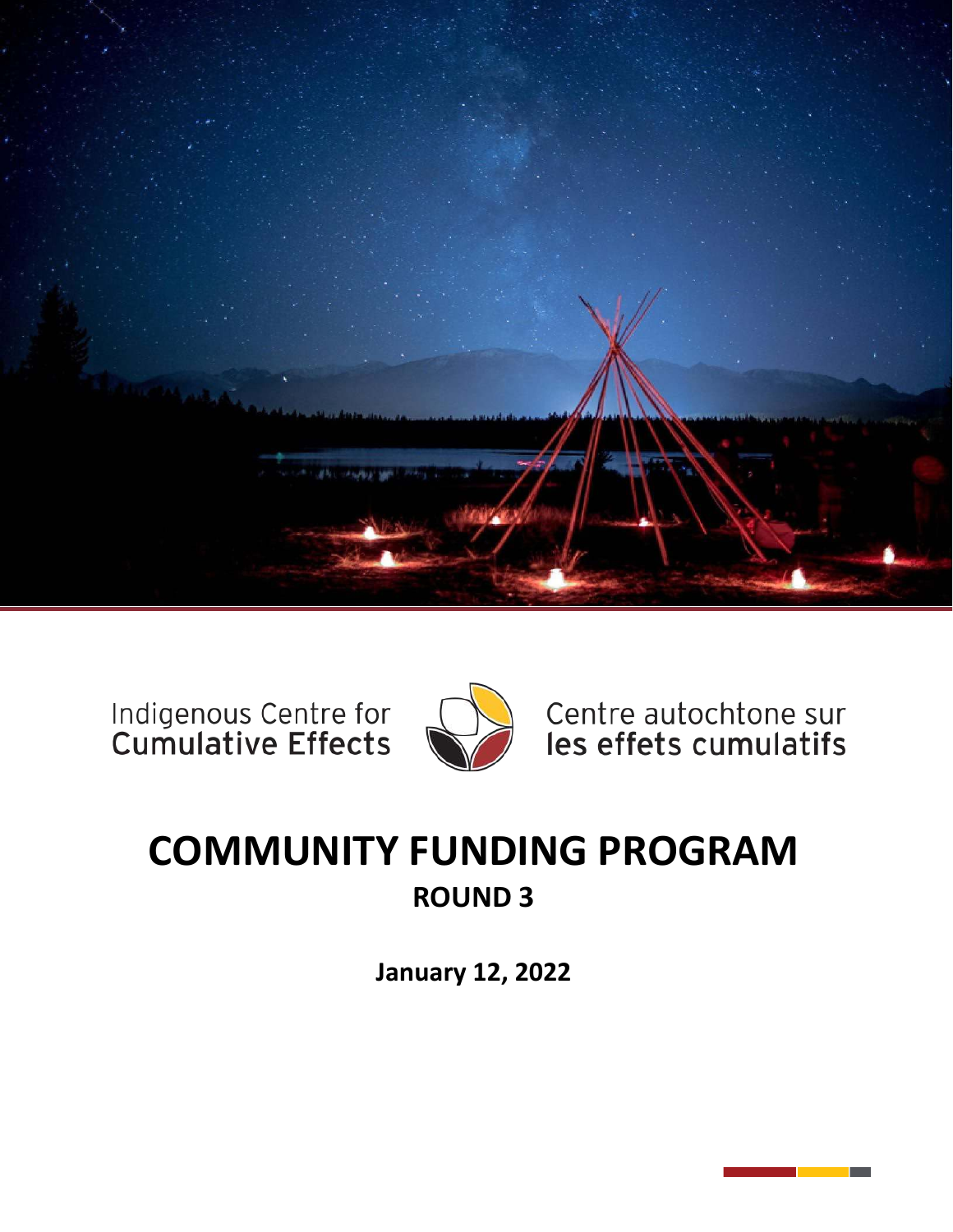



Centre autochtone sur les effets cumulatifs

#### **Have a Cumulative Effects project idea?**

We would be pleased to answer your questions about the application process before you begin. Please contact us at cfp@icce-caec.ca.

#### **1. Program Overview and Objectives**

The Indigenous Centre for Cumulative Effects (ICCE) is an independent Indigenous organization that facilitates the meaningful involvement of communities in the design, collection, monitoring and analysis of Indigenous and non-Indigenous science-based activities in the context of cumulative effects management.

The main objective of ICCE's Community Funding Program (CFP) is to support community-led projects and baseline studies that help build and enhance the scientific and technical capacity of Indigenous communities for cumulative effects management, monitoring and assessment in their territories.

#### **What are Cumulative effects?**

Cumulative effects are defined by the Canadian Council of Ministers of the Environment as changes in the environment caused by multiple interactions among human activities and natural processes that accumulate across space and time.

Cumulative effects from an Indigenous perspective takes into consideration the cultural, social, and health impacts—in addition to the environmental effects—of activities and processes on our land, water, and air. The Nunavut Impact Review Board (NIRB) defines cumulative effects as "the impacts on the biophysical and socio-economic environment that results from the incremental effects of a development when added to other past, present, and reasonably foreseeable future developments, regardless of what agency or person undertakes such other developments. Cumulative impacts can result from individually minor but collectively significant actions taking place over a period of time."

For more information about cumulative effects projects, visit the "Initiatives" section of ICCE's website.

#### **2. Who can apply?**

- First Nations communities, associations, and organizations
- Inuit communities, associations, and organizations
- Métis communities, associations, and organizations
- Any other Indigenous organizations working on cumulative effects

Eligible applicants may partner with other Indigenous communities and with external partners such as:

- Federal, provincial, territorial, or regional governments
- Non-governmental and non-for-profit organizations
- Academic and research institutions
- Indigenous and non-Indigenous consulting groups

#### **3. Eligible projects**

Projects and baseline studies that help build and enhance the scientific and technical capacity of Indigenous communities for cumulative effects management, monitoring and assessment in their territories are eligible. Examples of such projects are outlined (but are not restricted to) in Appendix A.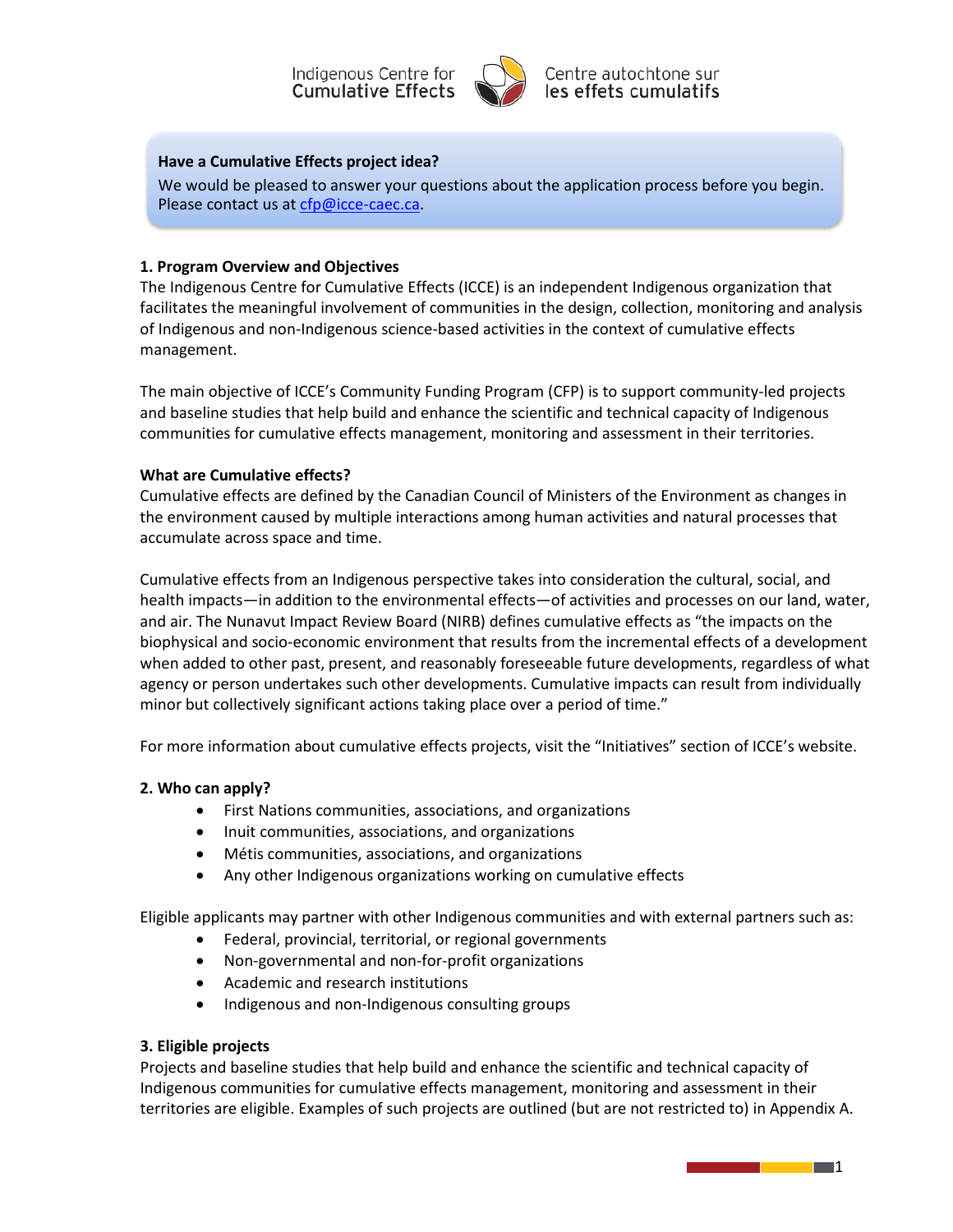

These examples of Projects represent stages of capacity building work that Indigenous communities and groups may want to consider while starting to address cumulative effects issues.

To be eligible, a project proposal must be community-led. As such, a project proposal must be confirmed by a letter of support from the leading community or the leading Indigenous organization submitting the proposal on behalf of multiple communities. Communities' endorsement is to be explicitly stated.

We encourage applicants to contact the ICCE National Office with other project ideas to determine their eligibility.

### **4. Available Funding**

The program has approximately \$2 Million available for the 2022–2023 fiscal year. The level of funding for each project will be determined on a case-by-case basis up to a maximum of \$175,000.00.

Funding may cover some or all of the project activities based on the budget provided. Funding is available for projects up to **one fiscal year until March 2023 (2022–2023)**. Funding cannot be retroactive. ICCE's fiscal year runs from April 1, 2022, to March 31, 2023.

### **4.1. Eligible Expenditures**

Eligible costs are those that are incurred for the duration of the project as specified in the funding agreement (with the exception of costs relating to final reports). These are costs which are incurred in connection with the project and are necessary for its activities must be included in the estimated budget.

The following are eligible expenditures for project activities:

- Salaries and wages
	- $\circ$  Community staff (environmental technicians, youth positions, Elder positions, etc.)
	- o Daily allowances
	- o Internship (short term contracts)
	- o Honorariums (for youths, Elders and activity participants)
- Travel, transportation, and accommodation for community staff, Elders, youth, external partners, event participants, etc.
- Staff training and workshops
- Professional services/fees (contractors or subcontractors)
- Facility rental
- Data collection, analysis, and reporting
- Audit and evaluation
- Office supplies and equipment dedicated to the project, such as:
	- o Purchase of some types of technical monitoring equipment
	- o Rental of vehicles (trucks, ATVs, snowmobiles, boats, etc.) used to access areas for monitoring purposes
- Printing and communication products
- Data purchase from a commercial provider
- Administrative costs, to a maximum of 10%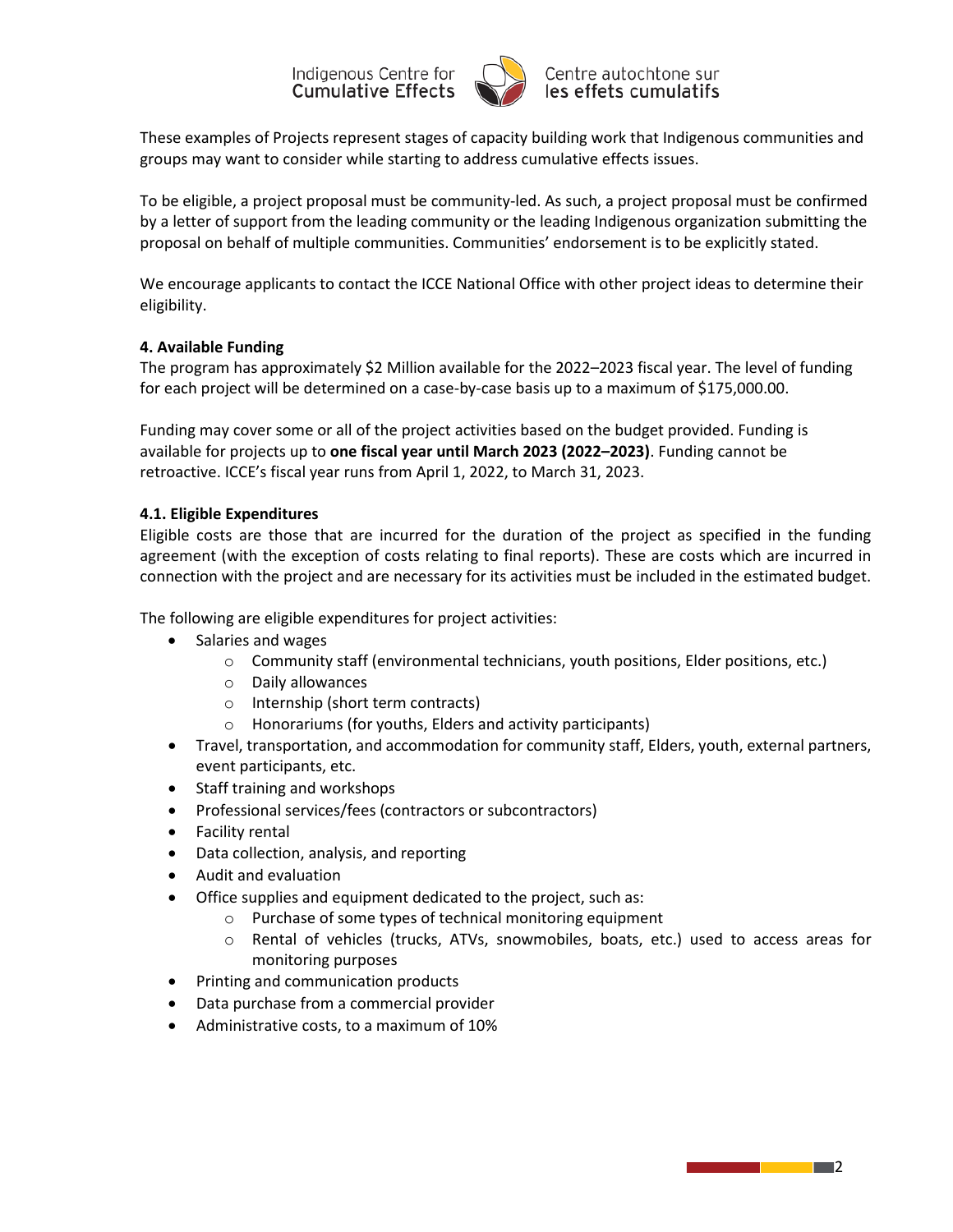

## **4.2. Ineligible Expenditures**

The following are ineligible expenditures for research/program activities:

- Capitalization costs including the establishment or expansion of financial instruments
- Bad debt expenses and expenses associated with collections
- Payments for services that would normally be provided without charge
- The operation, repair and maintenance of economic or municipal infrastructure
- Economic infrastructure which has a reasonable expectation of capturing capital and operating costs through user fees and other means and can function as a commercial enterprise
- Capital assets (purchasing of assets costing more than \$10,000 with a useful lifespan of more than one year and occurring maintenance fees or prolonged and foreseeable expenses over more than the projects length, i.e., you can't expense a truck, but you can expense lab equipment).

### **5. How to Apply**

We are using a new intake system which requires you to create an online profile. Please, email us at [cfp@icce-caec.ca](mailto:cfp@icce-caec.ca) if you require support with this new system.

To apply for funding, please follow the application process outlined below:

- 1. Review this document.
- 2. Seek and confirm support for your proposed project with a letter from your organization indicating support for your project from the participating Indigenous communities.
- 3. Complete your application in our online intake system with the requested information at: [https://community.icce-caec.ca.](https://community.icce-caec.ca/)
- 4. You will receive an email confirming the receipt of your application within 1–5 business days after submission; if you do not, please contact us.

For more details, please see the provided requirements outlined in Appendix B: Proposal Requirements. Should you have questions about how to apply or the application, please contact ICCE's National Office at [cfp@icce-caec.ca.](mailto:cfp@icce-caec.ca)

### **6. Review Process and Evaluation**

### *Step 1: Call for proposals*

ICCE will assess projects submitted according to the review process and schedule established in section 7 below.

### *Step 2: Eligibility Review*

The ICCE Executive Director and ICCE National office will verify the Project Proposals eligibility. This eligibility assessment of Project Proposals is carried out based on the CFP's objectives, its funding capacity and the criteria listed in sections 3, 4.1 and 4.2 of these guidelines. Applications that are not complete or not deemed to be relevant or eligible will be withdrawn from further review.

### *Step 3: Technical Advisory Committee Assessment*

The eligible Project Proposals are reviewed by ICCE Technical Advisory Committee (TAC) composed of indigenous and non-indigenous experts from across the country on cumulative effects. The TAC assesses Project Proposals based on the objectives of the ICCE funding program, the ICCE assessment criteria (see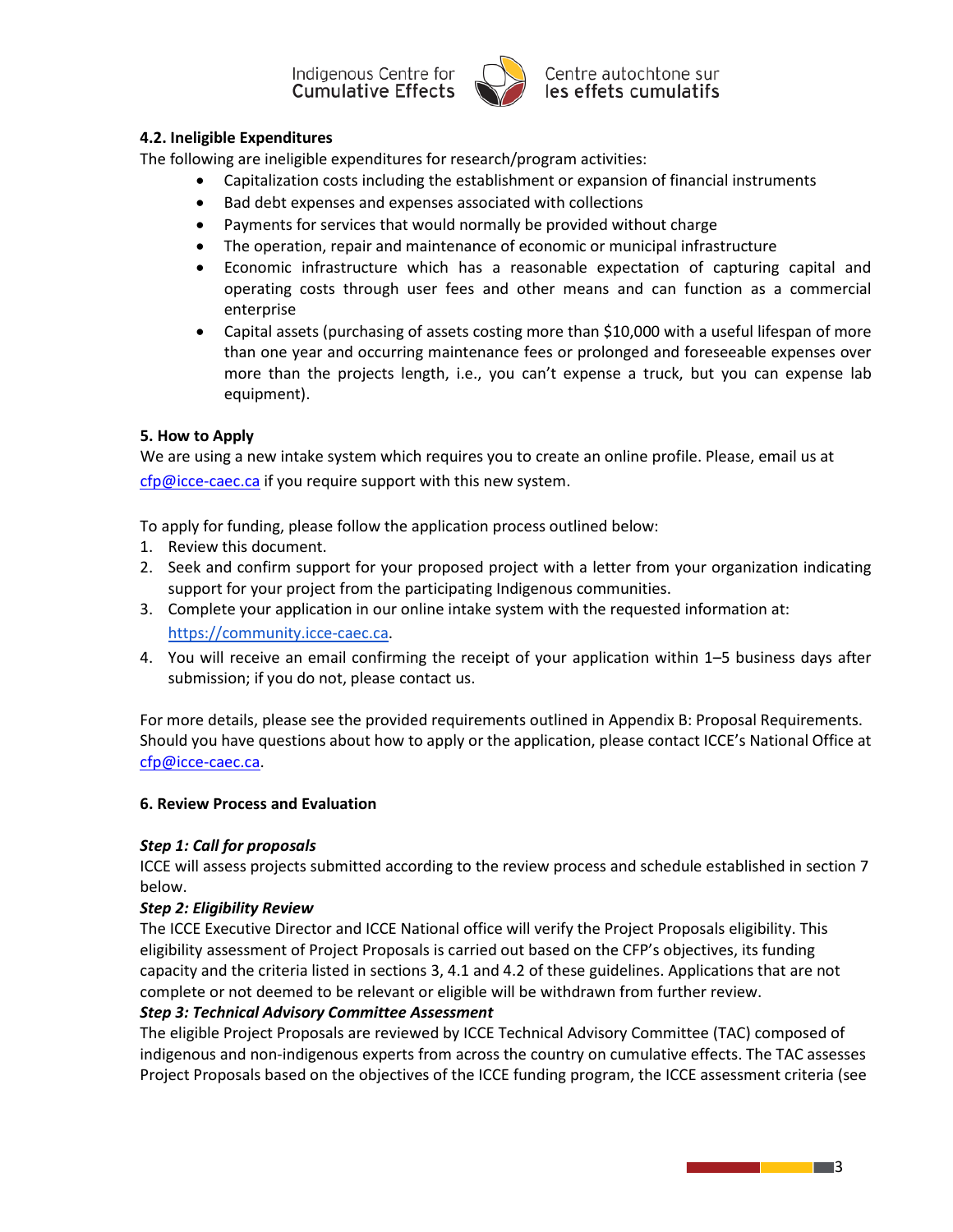

Appendix C: Weighted Criteria) and their cumulative effects scientific relevancy and balance of perspectives. The TAC then recommends proposals to the ICCE Board.

### *Step 4: ICCE Board Decision*

ICCE Executive Director and ICCE Board of Directors will review the proposals based on ICCE policies and available budget and approve funding following its *eligibility review* and its *Technical Advisory Committee assessment*. Each Project Proposal is subject to separate approvals. Such approvals may be attached to specific obligation or restriction regarding the use of ICCE funding to be included in a funding agreement.

### *ICCE Funding Policies*

- Geographic representation: general approval of projects should take into account the geographic distribution of Indigenous communities across Canada. As such, ICCE is aiming to fund projects from all regions on a latitudinal (west/east) and longitudinal (north/south) perspective.
- First Nation, Inuit, and Métis representation: the approval of projects aims to fund projects from First Nation, Inuit, and Metis groups. As such, ICCE tries to fund projects from all of these groups provided they are eligible and meet funding criteria.
- Preference for Indigenous persons and groups: while Indigenous communities and groups may partner with non-indigenous organizations in order to prepare and fulfill their proposed projects activities, ICCE may choose projects, with similar quality, demonstrating that the allocated funds are to be used by or directed towards Indigenous organizations, persons and companies. For example, if applicable for any project, preference will be given to Indigenous consultant groups over non-indigenous consultant groups. Preference will be given to Indigenous researchers, trainees, or students.

### **7. Schedule** for 2022–2023

As we received a high number of applicants for the second call for proposals for ICCE's Community Funding Program in July 2021, the third call for proposals will be the last for the 2022 – 2023 fiscal year. \* Please note that ICCE is looking for **short-term one year** Community Funding Proposals.

| January 12, 2022                                              | Call for proposals                                   |
|---------------------------------------------------------------|------------------------------------------------------|
| February 21, 2022, until midnight Pacific Standard Time (PST) | Submission deadline                                  |
| February 22- March 14, 2022                                   | Eligibility and TAC reviews<br>completed             |
| <b>March 2022</b>                                             | <b>ICCE Board of directors review</b>                |
| End of March 2022                                             | <b>Funding Decision and</b><br>Agreement's signature |
| April 2022                                                    | Beginning of funding                                 |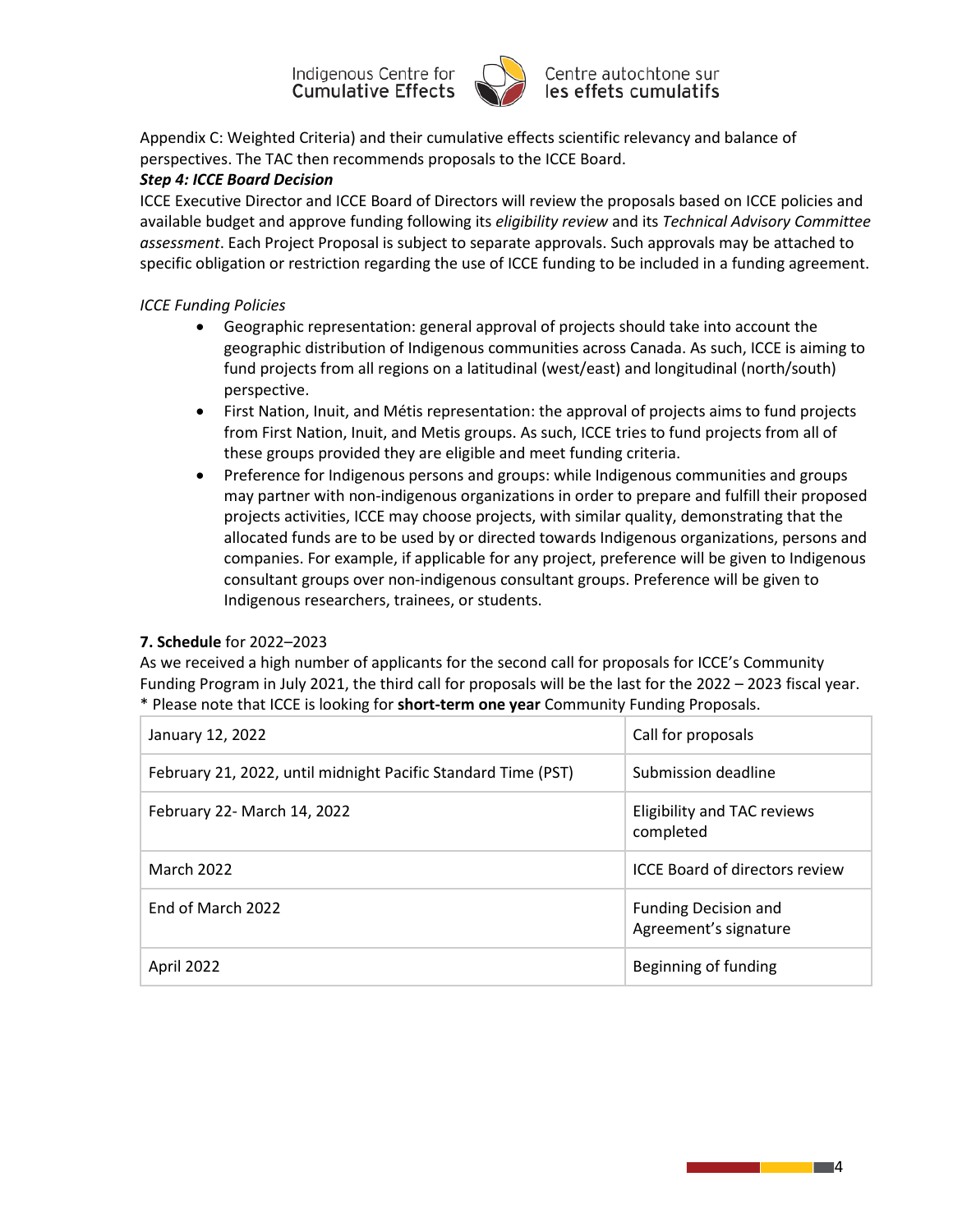

# **APPENDIX A: Examples of Projects**

| <b>Examples of Areas of Focus May Include:</b> |                                                                                                  |                                                                                                                                                                                                                                                                              |  |  |
|------------------------------------------------|--------------------------------------------------------------------------------------------------|------------------------------------------------------------------------------------------------------------------------------------------------------------------------------------------------------------------------------------------------------------------------------|--|--|
|                                                | <b>Building Awareness and Understanding Cumulative Effects</b>                                   |                                                                                                                                                                                                                                                                              |  |  |
|                                                | Examples                                                                                         | Description                                                                                                                                                                                                                                                                  |  |  |
|                                                | Integration of Cumulative<br><b>Effects into Resolutions and</b><br>Policies                     | Review existing environmental plans (fisheries,<br>land-use, forestry, wildlife, cultural heritage)<br>and create an integrated or comprehensive<br>environmental plan that encompasses<br>cumulative effects.                                                               |  |  |
|                                                |                                                                                                  | Demonstrate how existing policies<br>Indigenous laws can be integrated within<br>or<br>provincial and federal laws for cumulative<br>effects under the Impact Assessment Act                                                                                                 |  |  |
|                                                | Workshop to engage with<br>community leaders                                                     | Raising and building awareness for neighbouring<br>communities while hosting regional workshops<br>with leadership from various Indigenous<br>communities and organisations (including<br>inviting non-indigenous organization)                                              |  |  |
|                                                | Make a short film to engage<br>community on what<br>cumulative effects mean to<br>the community. | Capturing Indigenous storytelling and<br>knowledge to explain from the community's<br>perspective of how cumulative effects have<br>impacted their way of life. For example, filming<br>the history of the land from Elders.                                                 |  |  |
|                                                | Create an Action Plan on<br>building a cumulative effects<br>management plan.                    | Design and implement a cumulative effects<br>management plan that tailors towards<br>community initiative. For example: Community<br>Based Monitoring program.                                                                                                               |  |  |
| <b>Operations</b>                              |                                                                                                  |                                                                                                                                                                                                                                                                              |  |  |
|                                                | Project management for one<br>or several cumulative effects<br>issues                            | For example: Develop goals, identify<br>responsibilities, identify needs, create a plan,<br>develop a plan for implementation,<br>implementation, reporting and evaluation. This<br>should encompass regional issues and reflect<br>some complexity of a management program. |  |  |
|                                                | Using cumulative effects as<br>the "new" environmental<br>impact assessment.                     | Implementing plans and policies for<br>strengthening cumulative effects issues<br>consideration in consultation processes during                                                                                                                                             |  |  |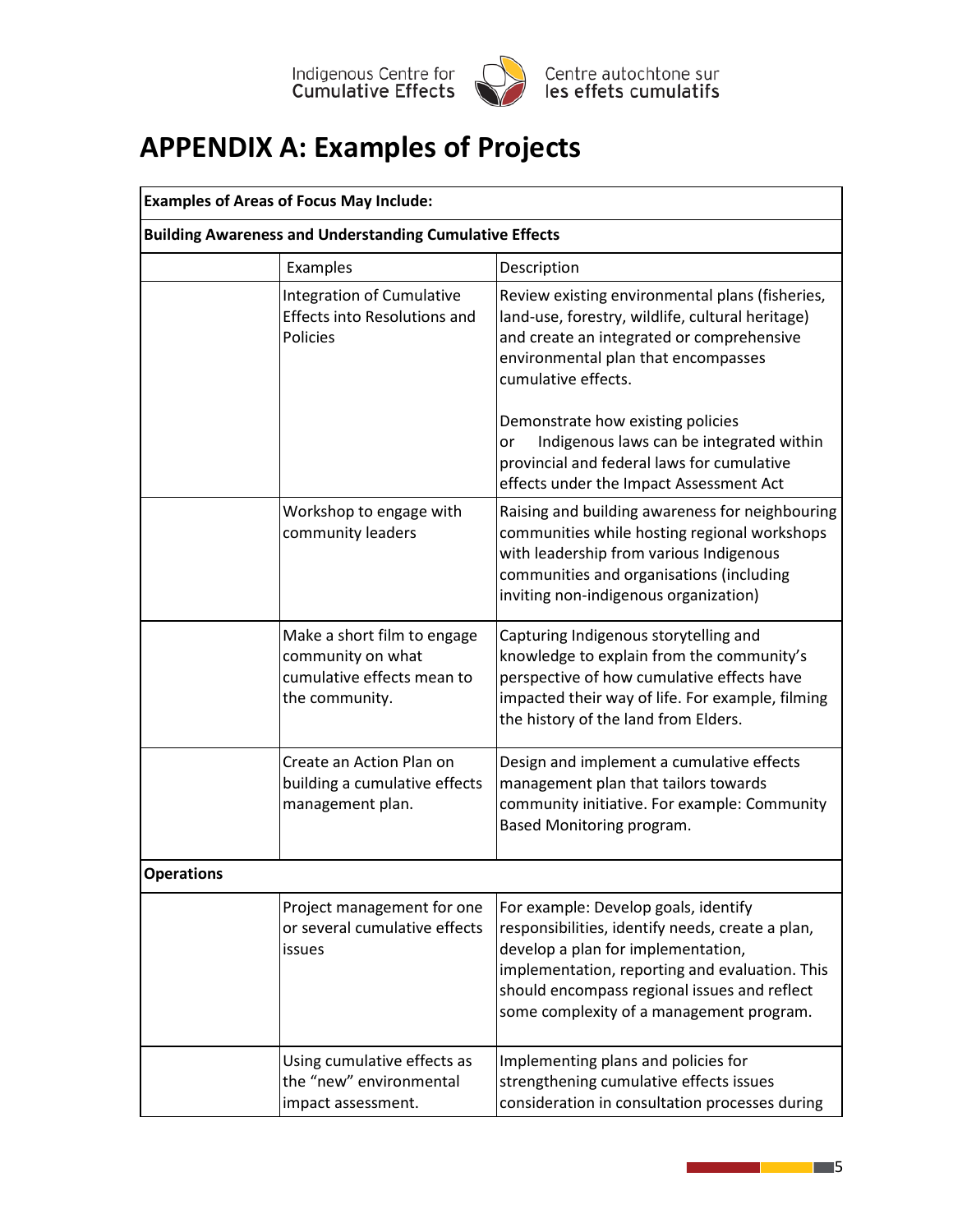

|                                          |                                                                                                                                                        | impact assessment. Presenting information to<br>community leaders in order to help such<br>management.                                                                                                                        |
|------------------------------------------|--------------------------------------------------------------------------------------------------------------------------------------------------------|-------------------------------------------------------------------------------------------------------------------------------------------------------------------------------------------------------------------------------|
|                                          | Developing a strategy or<br>protocol for<br>engagement/consultation as<br>it relates to cumulative<br>effects assessments,<br>monitoring or management | Internal consultation and engagement about<br>defining and discussing cumulative effects as<br>observed and experienced by community<br>members                                                                               |
| <b>Building Experience and Knowledge</b> |                                                                                                                                                        |                                                                                                                                                                                                                               |
|                                          | Create a baseline study<br>including environmental<br>exposure, health, and/or<br>Indigenous Knowledge                                                 | Collate baseline information about the state of<br>the land, water, air, wildlife, projects, health,<br>and cultural practices in the territory. The<br>baseline study should be done in a cumulative<br>effects perspective. |
|                                          | Inform decision-making                                                                                                                                 | Understanding how cumulative effects inform<br>decisions on environment, projects, and<br>community goals                                                                                                                     |
|                                          | Community capacity-building<br>by establishing a human<br>resource plan that integrates<br>youth.                                                      | Develop or provide access to a training program<br>on cumulative effects assessment, management<br>and monitoring. Educational and/or training<br>events related to cumulative effects issues                                 |
|                                          | Establishing community plans<br>based on traditional and<br>ecological knowledge                                                                       | Develop a plan on how to include Indigenous<br>knowledge that informs environmental<br>decisions and governance processes                                                                                                     |
| Software                                 |                                                                                                                                                        |                                                                                                                                                                                                                               |
|                                          | Survey existing databases,<br>understand how cumulative<br>effects initiatives may use<br>data and develop a<br>cumulative effects data plan           | What is the data already available?                                                                                                                                                                                           |
|                                          | Learn about cumulative<br>effects software and analyses<br>from experts                                                                                | This may include a forum or capacity building<br>workshop in which other indigenous<br>communities can attend                                                                                                                 |
|                                          | Build a cumulative effects<br>database and clean data                                                                                                  | This may require a third-party contractor                                                                                                                                                                                     |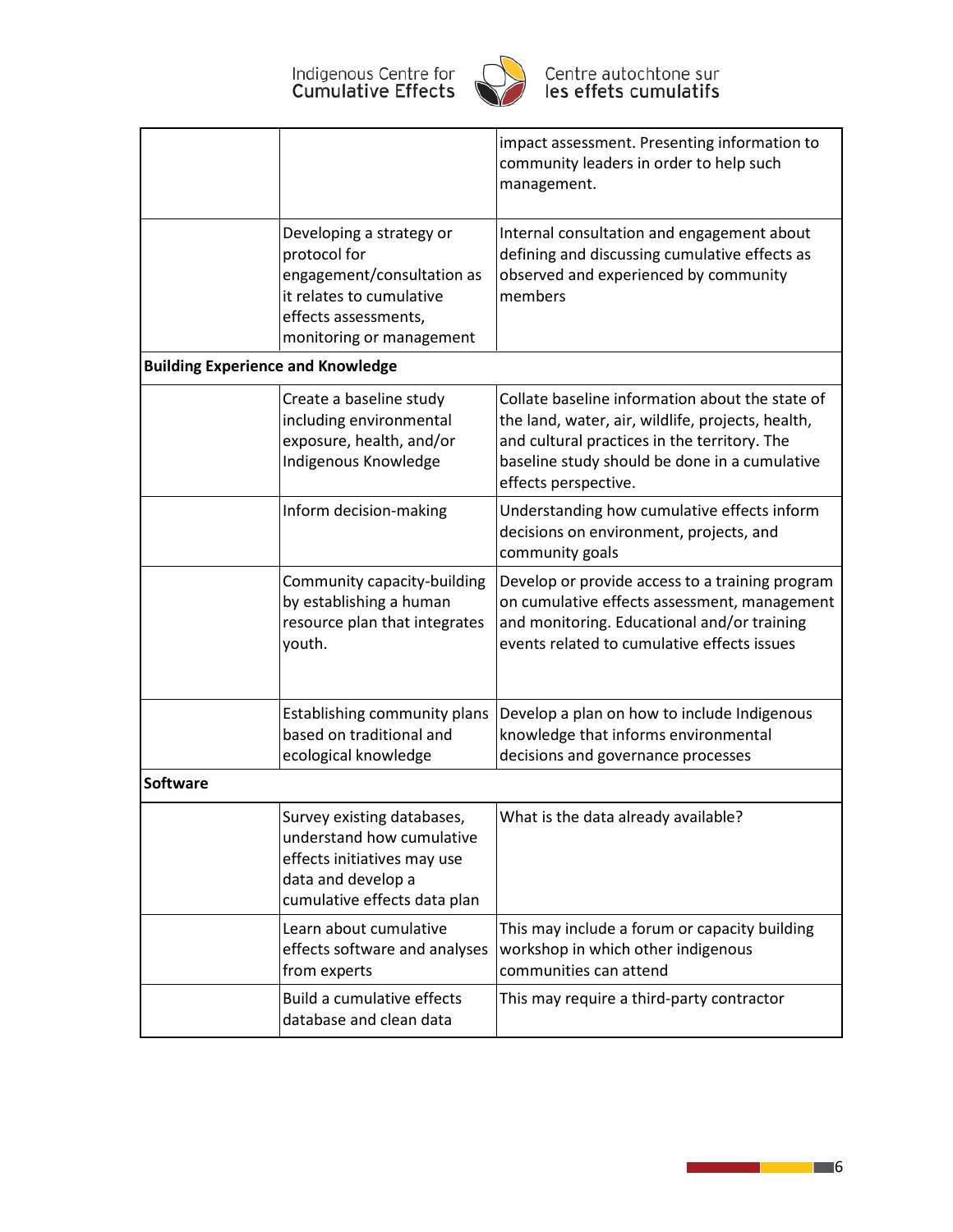

# **APPENDIX B: Proposal Requirements**

| Requirement                                                      | <b>Description</b>                                                                                                                                                                                                                                                                                                                                                                 |
|------------------------------------------------------------------|------------------------------------------------------------------------------------------------------------------------------------------------------------------------------------------------------------------------------------------------------------------------------------------------------------------------------------------------------------------------------------|
| <b>Title</b>                                                     | Provide a descriptive title that outlines the main idea of your<br>project.                                                                                                                                                                                                                                                                                                        |
| <b>Executive summary</b>                                         | Provide a brief summary of the proposal (1-2 paragraphs) covering<br>the various elements of the project, including the total budget<br>request and timeline.                                                                                                                                                                                                                      |
| <b>Project lead/funding recipient</b><br>contact information     | Provide contact information for the project lead who will be in<br>charge of the contribution arrangement and has signature authority.<br>Provide an administrative point of contact if different from project<br>lead.                                                                                                                                                            |
| Project team, external partners<br>and participating communities | Provide the names, titles, and contact information of those who will<br>be working on the project. Mention each participating community<br>working on the project and all consultations groups involved, if any                                                                                                                                                                    |
| <b>Project objectives</b>                                        | Describe the anticipated high-level goals and outcomes that will be<br>accomplished through the proposed project. The objectives must be<br>relevant to work addressing cumulative effects issues.                                                                                                                                                                                 |
| <b>Project description</b>                                       | Describe how the project objectives will be achieved: proposed<br>methodology, sampling areas, measurement parameters, reference<br>maps. To what extent does the proposal align with eligible activities<br>and meet program objectives and assessment criteria?                                                                                                                  |
| <b>Evaluation Plan</b>                                           | Outline an evaluation plan and/or criteria for the measurement of<br>success of the project. Describe the deliverables that will allow the<br>project activities to be assessed and how activities will be monitored<br>and measured.                                                                                                                                              |
| Work plan                                                        | Provide the expected timeline and plan for the achievement of the<br>proposal objectives and the expected due date for each deliverable.                                                                                                                                                                                                                                           |
| <b>Budget</b>                                                    | Provide a budget for the proposal including the estimated<br>expenditures and their concurrent deliverables. Sort each<br>expenditure according to their type of eligible expenditure as listed<br>at 4.1. If not listed, provide details. Describe the other funding<br>sources of the project.                                                                                   |
| Letter of support                                                | This document may be a formal resolution from the proponent<br>governing body or a letter from an individual having the authority to<br>request funding (e.g., head of department, director, or manager).<br>The letter of support must explicitly demonstrate that an Indigenous<br>organization or an Indigenous community has approved and is<br>leading the submitted project. |